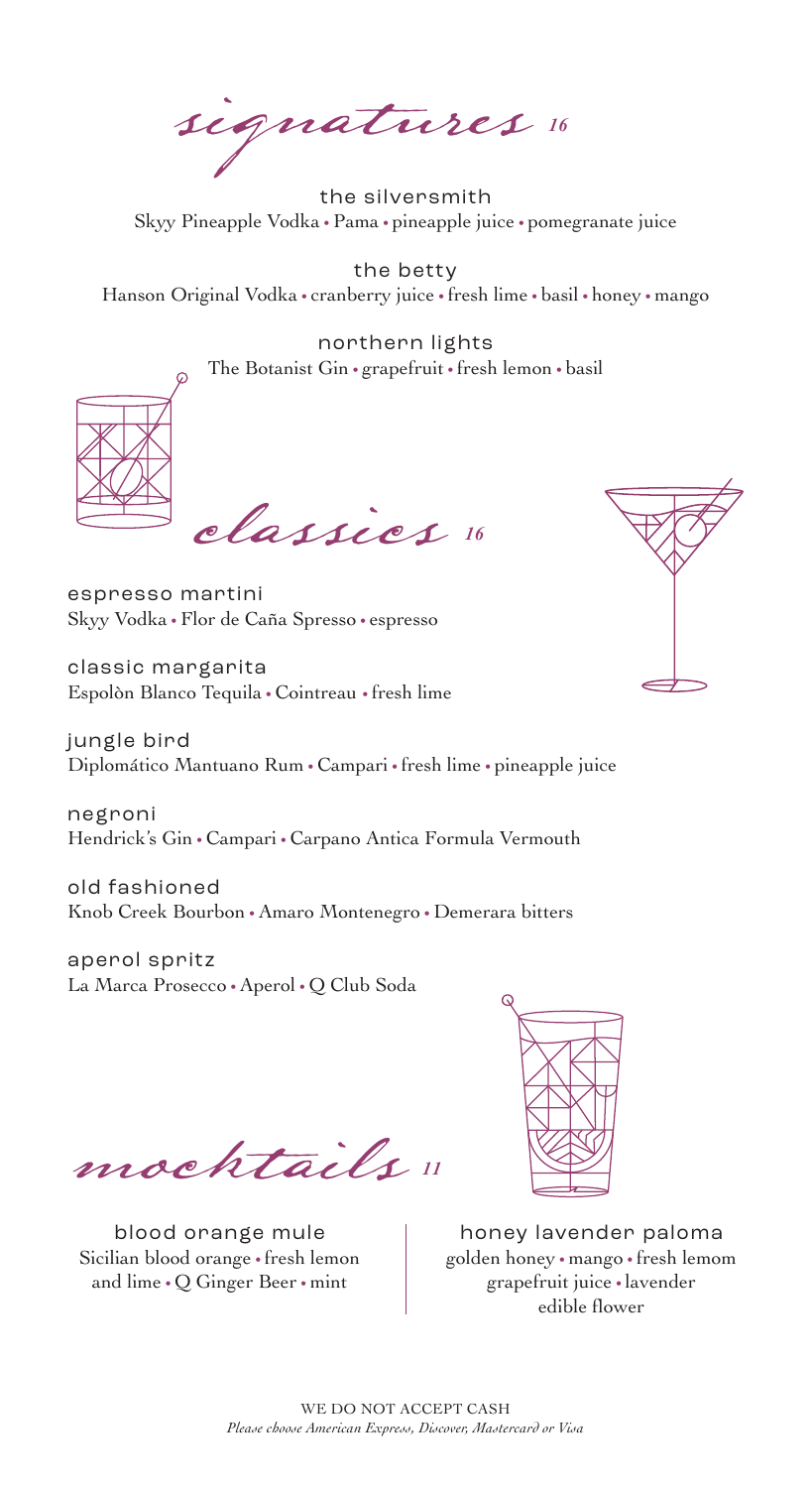

| sparkling                                       | <sub>al</sub> | btl |
|-------------------------------------------------|---------------|-----|
|                                                 |               |     |
| One Hope   Sparkling   <i>California</i>        | 14            | 36  |
| Emmolo   Sparkling   California                 |               | 100 |
| LaMarca   Prosecco   Treviso, Italy             | 12            | 45  |
| Piper-Heidsieck   Champagne   Champagne, France |               | 125 |

#### whites + rosé

| Vino   Pinot Grigio   Ancient Lakes, Washington        | 13 | 32           |
|--------------------------------------------------------|----|--------------|
| Fleurs de Prairie   Rosé   Languedoc, France           | 15 | 50           |
| Justin   Sauvignon Blanc   Central Coast, California   | 15 | 42           |
| Duckhorn   Sauvignon Blanc   North Coast, California   |    | 55           |
| Robert Mondavi   Chardonnay   California               | 12 | 58           |
| Rodney Strong Special Select   Chardonnay   California | 14 | $40^{\circ}$ |
| Taken   Chardonnay   Napa Valley, California           | 15 | 45           |

#### reds

| Golden West   Pinot Noir   Columbia Valley, Washington   | 17 | 45 |
|----------------------------------------------------------|----|----|
| Upshot   Red Blend   Sonoma, California                  | 13 | 55 |
| Orin Swift Abstract   Red Blend   California             |    | 85 |
| Robert Mondavi   Cabernet Sauvignon   California         | 12 | 40 |
| Josh Cellars Craftsman   Cabernet Sauvignon   California | 14 | 45 |
| DAOU   Cabernet Sauvignon   Paso Robles, California      | 17 | 50 |
| Quilt   Cabernet Sauvignon   Napa Valley, California     |    | 85 |
|                                                          |    |    |

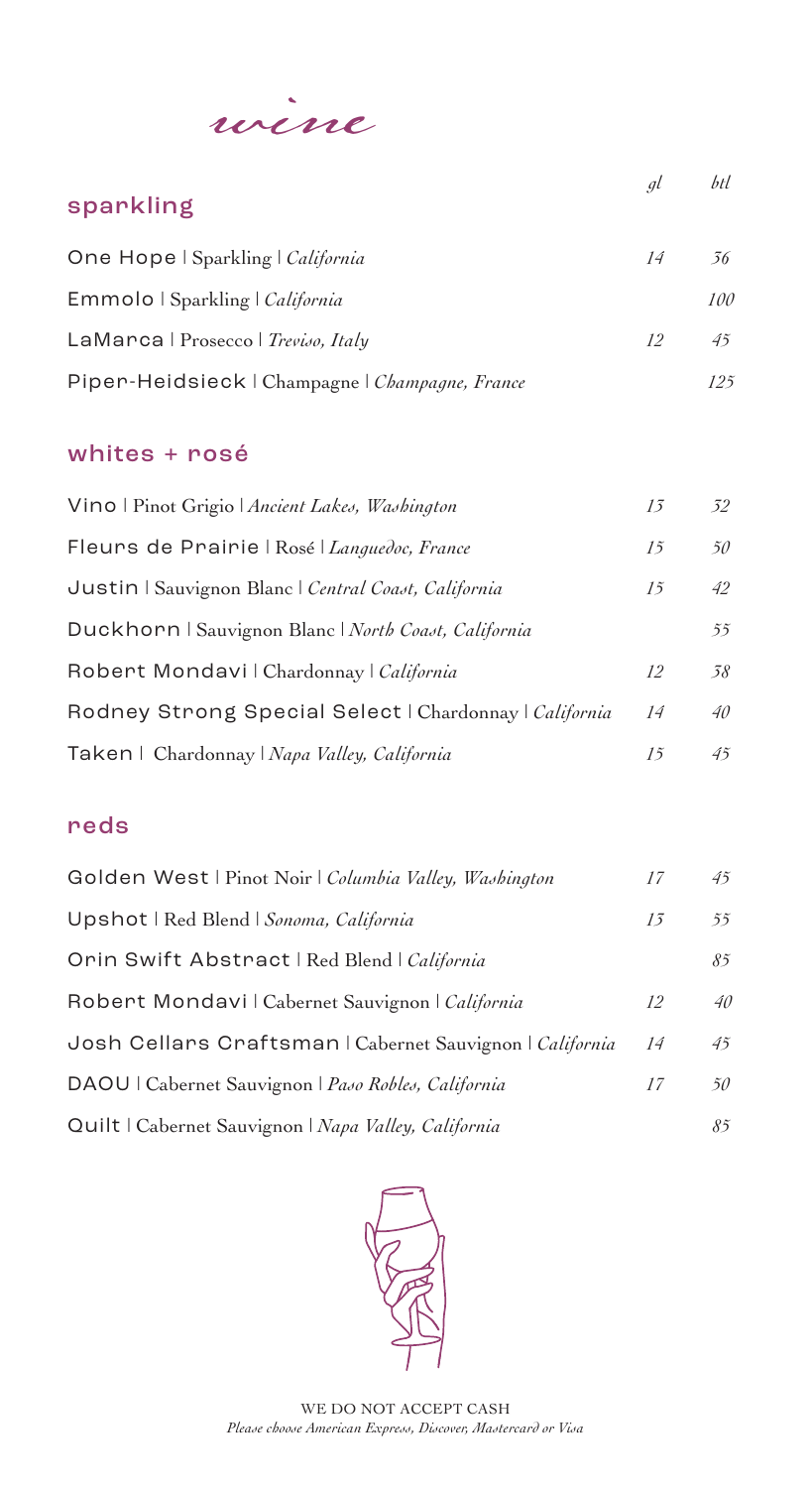beer

# domestic

| Bud Light   Light Lager   St. Louis, MO   4.2% ABV | 7 |
|----------------------------------------------------|---|
| Budweiser   Lager   St. Louis, MO   5% ABV         | 7 |
| Michelob Ultra   St. Louis, $MO$   4.2% ABV        | 8 |
| Coors Light   Colorado   4.2% ABV                  | 7 |
| Miller Lite   Pilsner   Milwaukee, WI   4.2% ABV   | 7 |

### craft

| Goose Island 312   Wheat Ale   Chicago, IL   4.2% ABV (16oz can) | 10     |
|------------------------------------------------------------------|--------|
| Goose Island Green Line   Pale Ale   Chicago, IL   5.4% ABV      | 9      |
| Sam Adams   Lager   Boston, MA   5.3% ABV                        |        |
| Sam Adams Summer Ale   Boston, MA   6.0% ABV                     | $\chi$ |

## import

| Corona   Pale Lager   Mexico   4.5% ABV         | 7.5 |
|-------------------------------------------------|-----|
| Corona Light   Pilsner Lager   Mexico   4% ABV  |     |
| Modelo   Pilsner   Mexico   4.4% ABV            |     |
| Stella Artois   Pale Lager   Belgium   5.2% ABV |     |

### cider & seltzers

| Angry Orchard Crisp Apple Cider   Walden, NY   5% ABV   | 7.5 |
|---------------------------------------------------------|-----|
| High Noon Pineapple Seltzer   Modesto, CA   4.5% ABV    | 8.5 |
| Truly Strawberry Lemonade Seltzer   Boston, MA   5% ABV | 7.5 |
| Truly Wild Berry Seltzer   Boston, MA   5% ABV          | 7.5 |

#### non-alcoholic

| Bud Zero   Non-Alcohol   St. Louis, MO   0% ABV |  |
|-------------------------------------------------|--|
|-------------------------------------------------|--|